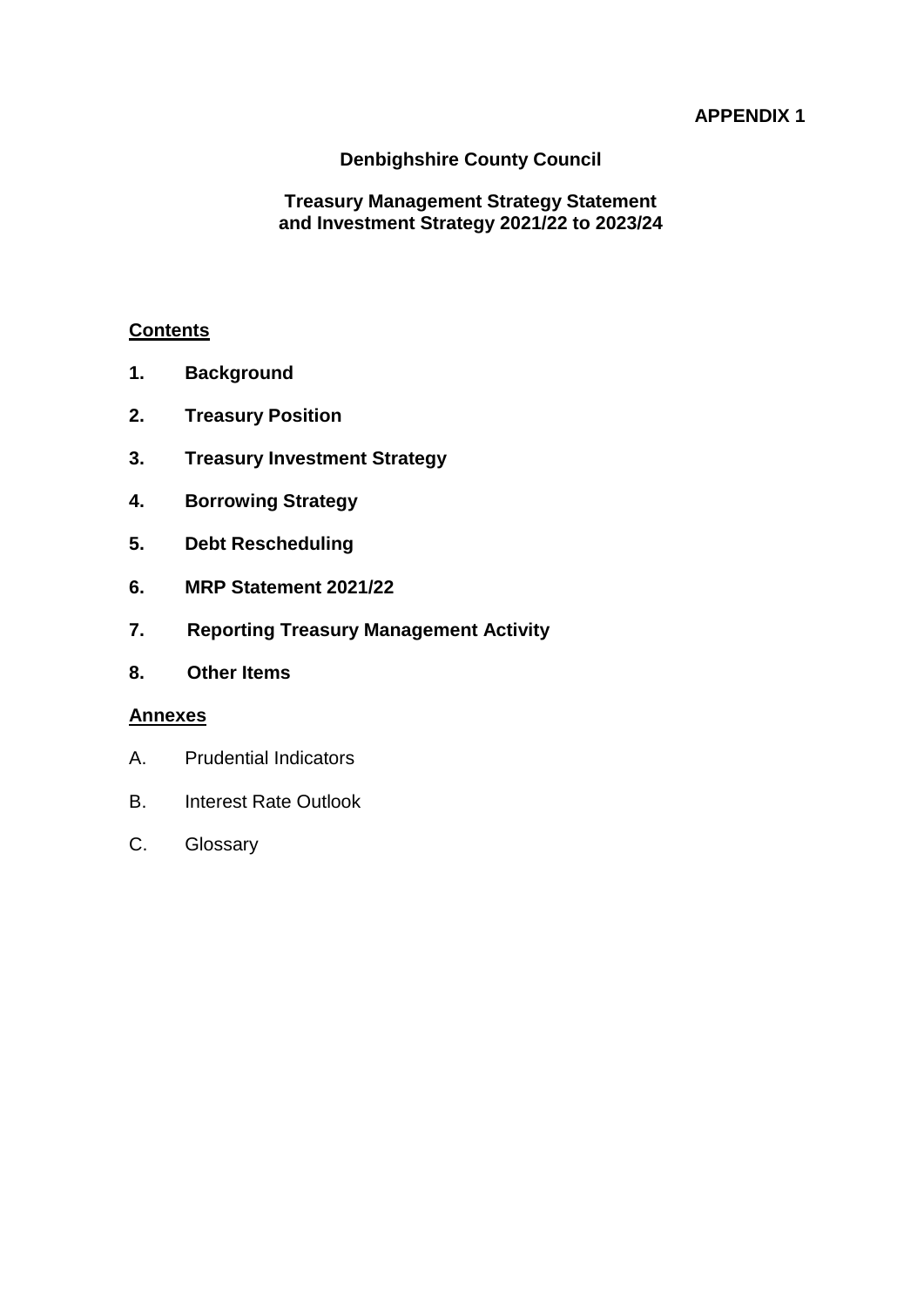#### **1 Background**

- 1.1 The Council is responsible for its Treasury Management decisions and activity which involves looking after the Council's cash. This is a vital part of the Council's work because approximately £0.5bn passes through the Council's bank account every year.
- 1.2 The CIPFA Code of Practice on Treasury Management requires the Authority to approve a treasury management strategy statement (TMSS) before the start of each financial year.
- 1.3 In addition, the Welsh Government (WG) issued revised *Guidance on Local Authority Investments* in November 2019 that requires the Authority to approve an investment strategy before the start of each financial year. It also requires the Authority to include details of investments and loans which are not held for Treasury Management purposes. Following a review, the Authority has concluded that it doesn't have any non-Treasury related arrangements which fall within the scope of this guidance.
- 1.4 This report fulfils the Authority's legal obligation under the *Local Government Act 2003* to have regard to both the CIPFA Code and the WG Guidance.
- 1.5 The purpose of the TMSS is to set the:
	- Treasury Management Strategy for 2021/22
	- Annual Investment Strategy for 2021/22
	- Prudential Indicators for 2021/22, 2022/23 and 2023/24 (Annex A)
	- Minimum Revenue Provision (MRP) Statement

#### **2 Treasury Position**

2.1 The levels of the Council's borrowing and investment balances over the last three years are shown in the graphs below. The first chart shows the Council's borrowing has increased over this period because the Council has been borrowing to fund its capital plan either from the Public Works Loan Board (PWLB) or on a temporary basis from other local authorities. The second chart shows a corresponding increase in the amount of money which is available for investment.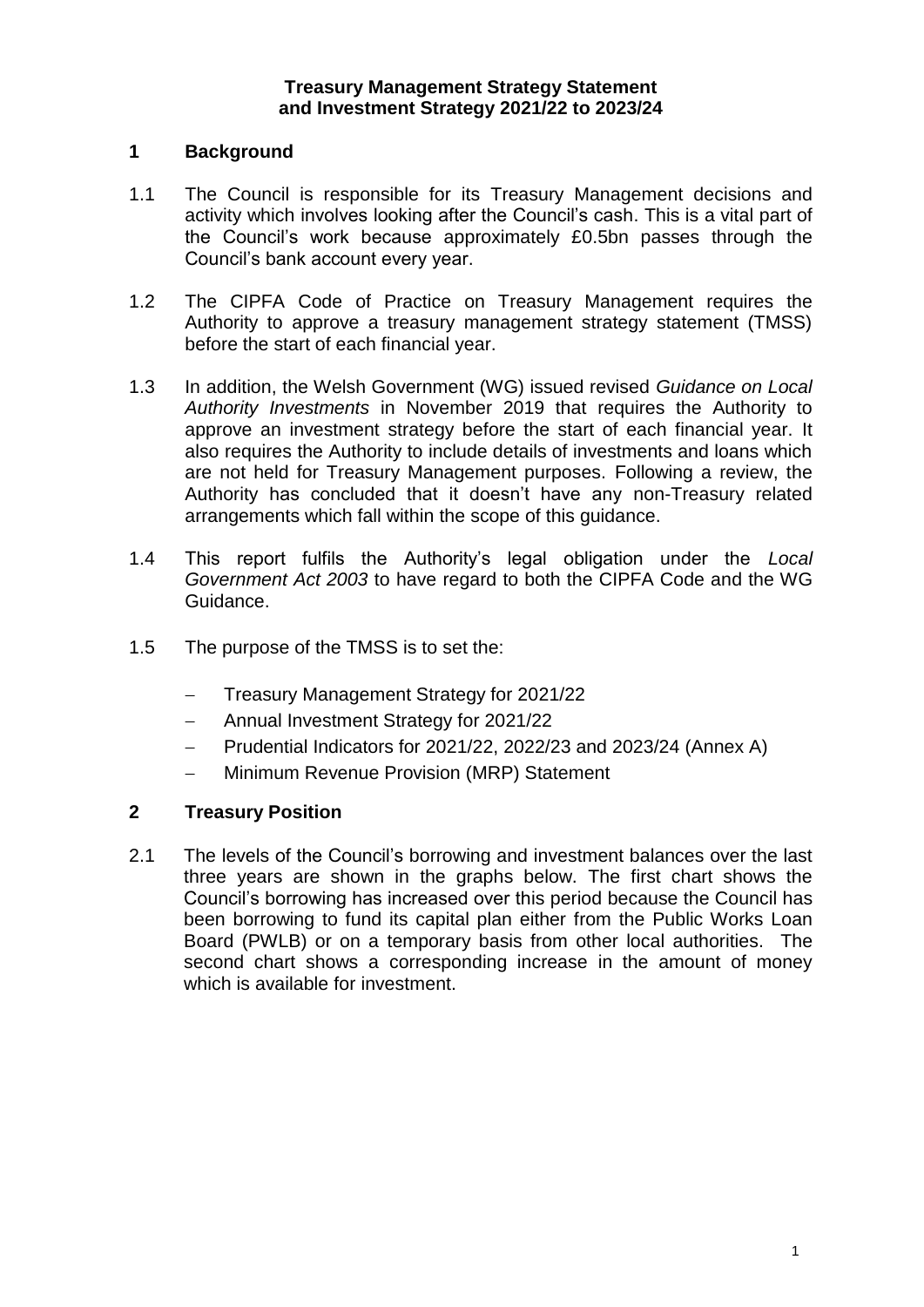



# **3 Treasury Investment Strategy**

3.1 Both the CIPFA Code and the WG Guidance require the Authority to invest its treasury funds prudently, and to have regard to the security and liquidity of its investments before seeking the highest rate of return, or yield. The Authority's objective when investing money is to strike an appropriate balance between risk and return, minimising the risk of incurring losses from defaults and the risk of receiving unsuitably low investment income.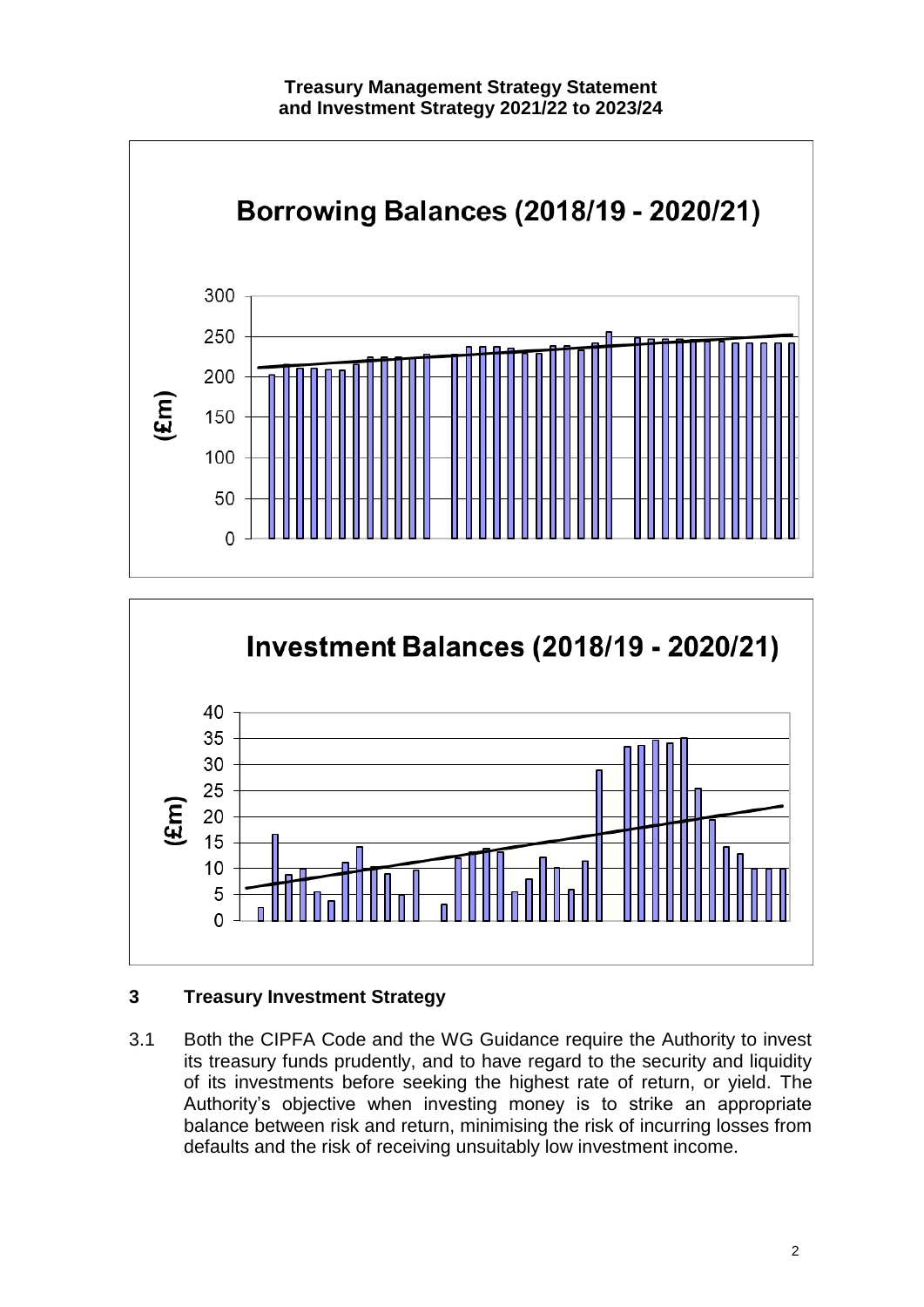- 3.2 Given the increasing risk and very low returns from short-term unsecured bank investments, the Council will continue to hold a minimal amount of investments for short-term cash flow purposes and will continue to place a far greater emphasis on investing with the UK Government's Debt Management Office and other local authorities in order to minimise these risks.
- 3.3 The Authority may invest its surplus funds with any of the counterparty types in table 1 below, subject to the cash limits (per counterparty) and the time limits shown.

| <b>Sector</b>                                    | <b>Time limit</b> | <b>Counterparty</b><br>limit |
|--------------------------------------------------|-------------------|------------------------------|
| The UK Government                                | 50 years          | Unlimited                    |
| Local authorities & other<br>government entities | 25 years          | £10m                         |
| Secured investments *                            | 25 years          | £10m                         |
| Banks (unsecured) *                              | 13 months         | £5m                          |
| Building societies (unsecured) *                 | 13 months         | £5m                          |
| Registered providers<br>(unsecured) *            | 5 years           | £5m                          |
| Money market funds *                             | n/a               | £10m                         |
| Strategic pooled funds                           | n/a               | £10m                         |
| Real estate investment trusts                    | n/a               | £10m                         |
| Other investments *                              | 5 years           | £5m                          |

# **Table 1: Treasury Investment Counterparties and Limits**

**\* Minimum Credit Rating:** Treasury investments in the sectors marked with an asterisk will only be made with entities whose lowest published long-term credit rating is no lower than A-. Where available, the credit rating relevant to the specific investment or class of investment is used, otherwise the counterparty credit rating is used. However, investment decisions are never made solely based on credit ratings, and all other relevant factors including external advice will be taken into account.

**Government:** Loans, bonds and bills issued or guaranteed by national governments, regional and local authorities and multilateral development banks. These investments are not subject to bail-in, and there is generally a lower risk of insolvency, although they are not zero risk. Investments with the UK Government are deemed to be zero credit risk due to its ability to create additional currency and therefore may be made in unlimited amounts for up to 50 years.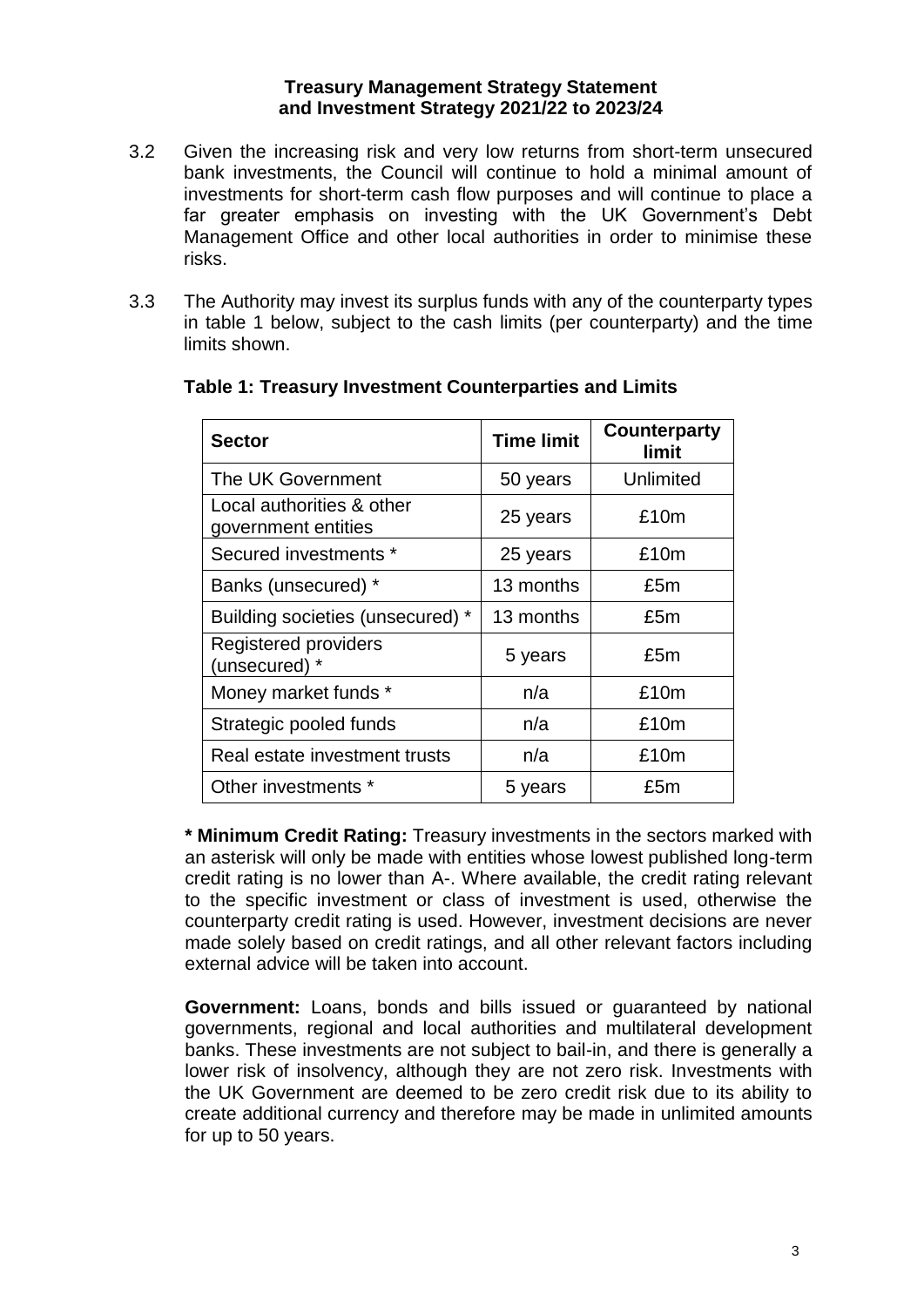**Secured investments:** Investments secured on the borrower's assets, which limits the potential losses in the event of insolvency. The amount and quality of the security will be a key factor in the investment decision. Covered bonds and reverse repurchase agreements with banks and building societies are exempt from bail-in. Where there is no investment specific credit rating, but the collateral upon which the investment is secured has a credit rating, the higher of the collateral credit rating and the counterparty credit rating will be used. The combined secured and unsecured investments with any one counterparty will not exceed the cash limit for secured investments.

**Banks and Building Societies (Unsecured):** Accounts, deposits, certificates of deposit and senior unsecured bonds with banks and building societies, other than multilateral development banks. These investments are subject to the risk of credit loss via a bail-in should the regulator determine that the bank is failing or likely to fail.

**Registered Providers (Unsecured):** Loans and bonds issued by, guaranteed by or secured on the assets of registered providers of social housing and registered social landlords, formerly known as housing associations. These bodies are regulated by the Regulator of Social Housing (in England), the Scottish Housing Regulator, the Welsh Government and the Department for Communities (in Northern Ireland). As providers of public services, they retain the likelihood of receiving government support if needed.

**Money Market Funds:** Pooled funds that offer same-day or short notice liquidity and very low or no price volatility by investing in short-term money markets. They have the advantage over bank accounts of providing wide diversification of investment risks, coupled with the services of a professional fund manager in return for a small fee.

**Strategic Pooled Funds:** Bond, equity and property funds that offer enhanced returns over the longer term but are more volatile in the short term. These allow the Authority to diversify into asset classes other than cash without the need to own and manage the underlying investments. Because these funds have no defined maturity date, but are available for withdrawal after a notice period, their performance and continued suitability in meeting the Authority's investment objectives will be monitored regularly.

**Real Estate Investment Trusts:** Shares in companies that invest mainly in real estate and pay the majority of their rental income to investors in a similar manner to pooled property funds. As with property funds, REITs offer enhanced returns over the longer term, but are more volatile especially as the share price reflects changing demand for the shares as well as changes in the value of the underlying properties.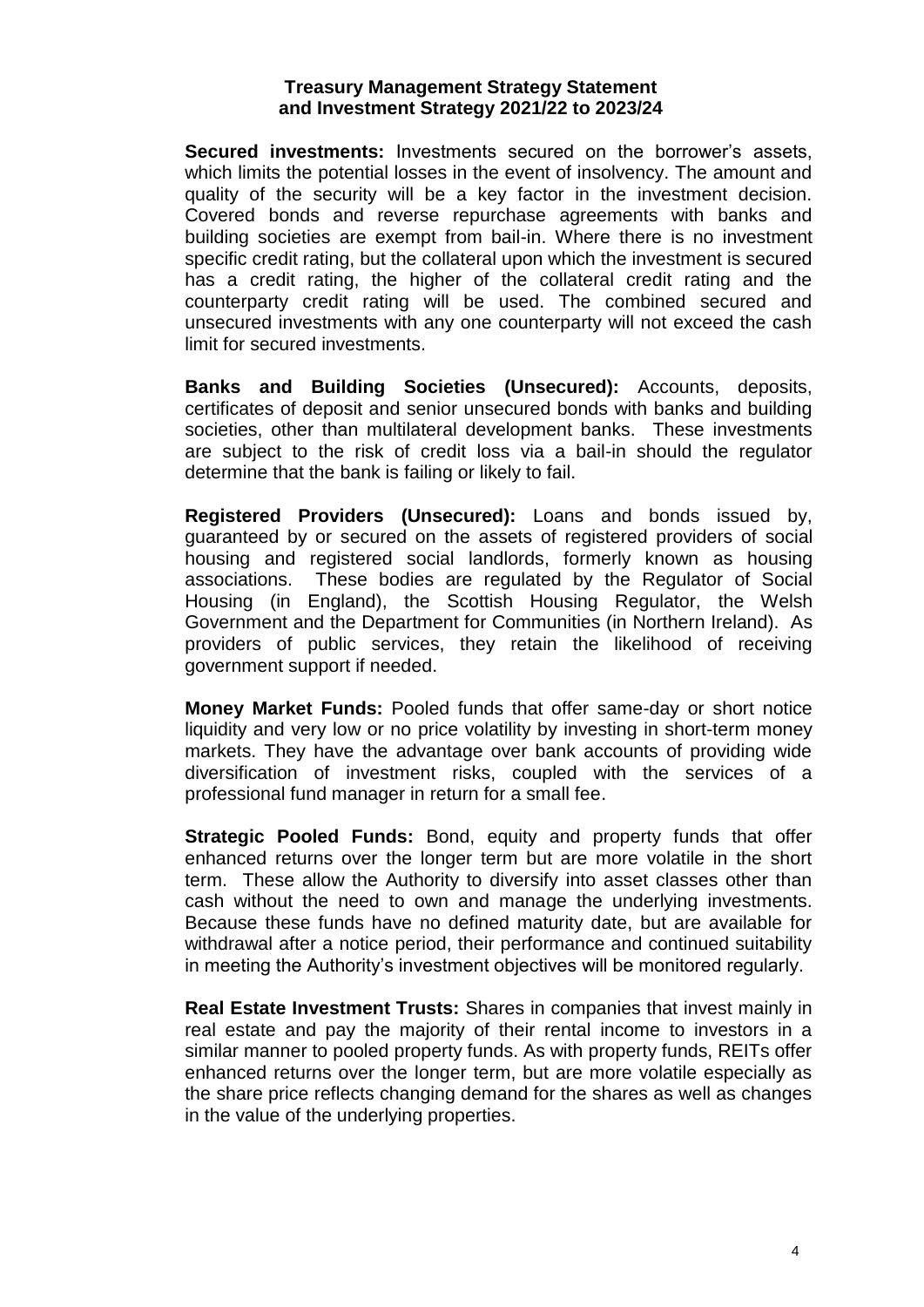**Other investments:** This category covers treasury investments not listed above, for example unsecured corporate bonds and company loans. Nonbank companies cannot be bailed-in but can become insolvent placing the Authority's investment at risk.

- 3.4 Natwest is the Council's banker and will continue to be used for operational and liquidity purposes by transferring cash in and out of the instant access account as required even if its credit rating falls below A-.
- 3.5 For a group of banks under the same ownership, the banking group limit is equal to the individual bank limit.
- 3.6 Credit ratings are obtained and monitored by the Authority's treasury advisers, who will notify changes in ratings as they occur. Where an entity has its credit rating downgraded so that it fails to meet the approved investment criteria then:
	- no new investments will be made,
	- any existing investments that can be recalled or sold at no cost will be, and
	- full consideration will be given to the recall or sale of all other existing investments with the affected counterparty.
- 3.7 The Authority understands that credit ratings are good, but not perfect, predictors of investment default. Full regard will therefore be given to other available information on the credit quality of the organisations in which it invests, including credit default swap prices (the cost of banks insuring themselves against default), financial statements, information on potential government support, reports in the quality financial press and analysis and advice from the Council's treasury management adviser. No investments will be made with an organisation if there are substantive doubts about its credit quality, even though it may otherwise meet the above criteria.
- 3.8 When deteriorating financial market conditions affect the creditworthiness of all organisations, as happened in 2008 and 2020, this is not generally reflected in credit ratings, but can be seen in other market measures. In these circumstances, the Authority will restrict its investments to those organisations of higher credit quality and reduce the maximum duration of its investments to maintain the required level of security. If these restrictions mean that insufficient commercial organisations of high credit quality are available to invest the Authority's cash balances, then the surplus will be deposited with the UK Government, via the Debt Management Office or invested in government treasury bills for example, or with other local authorities. This will cause investment returns to fall but will protect the principal sum invested.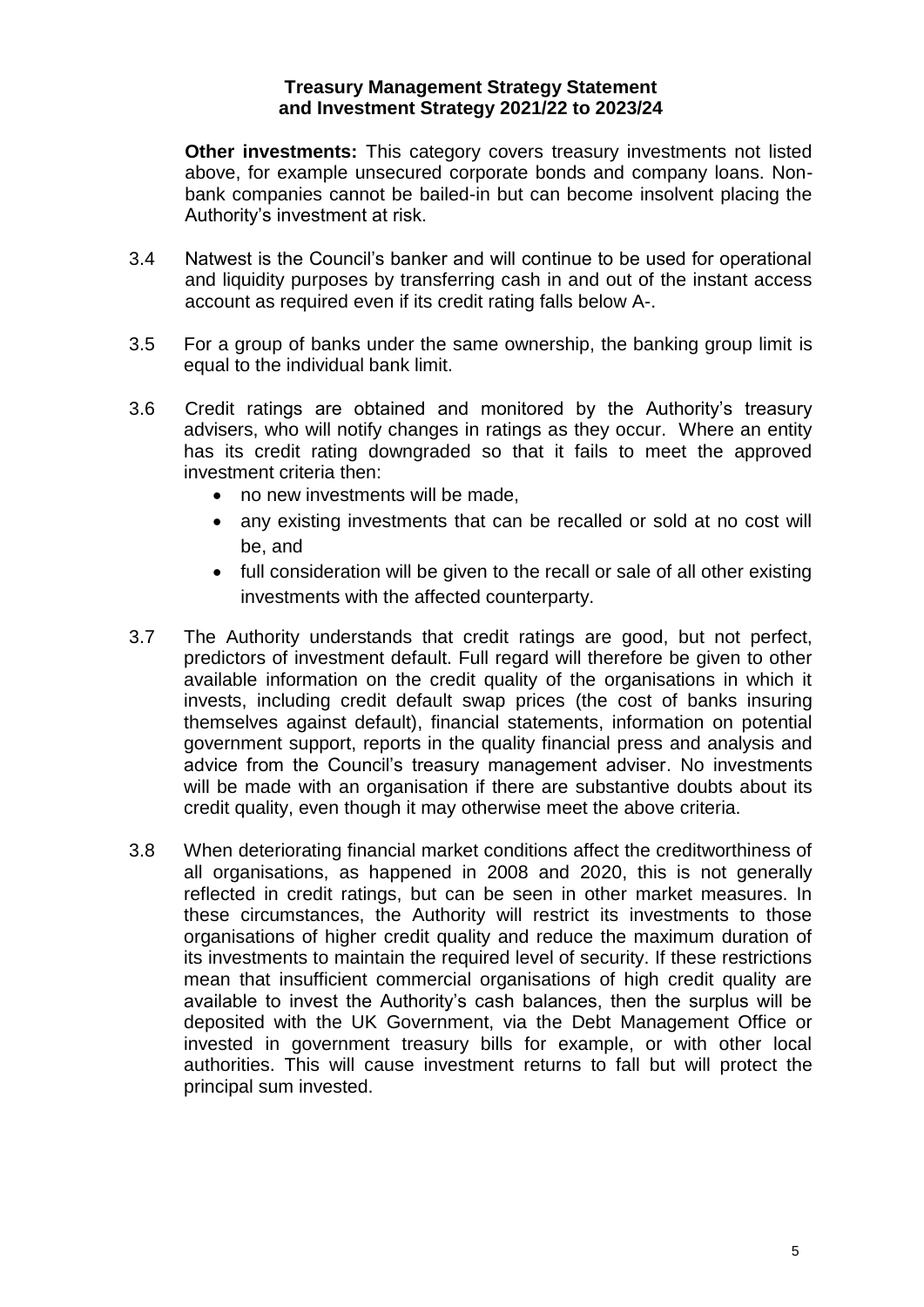- 3.9 **Specified Investments**: The WG Guidance defines specified investments as those:
	- denominated in pound sterling,
	- due to be repaid within 12 months of arrangement unless the counterparty is a local authority,
	- not defined as capital expenditure by legislation, and
	- invested with one of:
		- o the UK Government,
		- o a UK local authority, parish council or community council, or
		- o a body or investment scheme of "high credit quality".

The Authority defines "high credit quality" organisations as those having a credit rating of A- or higher that are domiciled in the UK or a foreign country with a sovereign rating of AA+ or higher.

3.10 **Non-specified Investments**: Any investment not meeting the definition of a specified investment is classed as non-specified. The Authority does not intend to make any investments denominated in foreign currencies. Nonspecified investments will therefore be limited to long-term investments, i.e. those that are due to mature 12 months or longer from the date of arrangement and investments with bodies and schemes not meeting the definition of high credit quality. Under this category, the Council has given three loans to Town Councils for capital purposes which are being paid back in instalments over the agreed terms.

Limits on non-specified investments are shown in table 3 below.

# **Table 3: Non-Specified Investment Limits**

|                                                                                                                      | <b>Cash limit</b> |
|----------------------------------------------------------------------------------------------------------------------|-------------------|
| Total long-term investments                                                                                          | £10m              |
| Total investments without credit ratings or rated<br>below A- (except the UK government and UK local<br>authorities) | £10m              |
| Total investments (except pooled funds) with<br>institutions domiciled in foreign countries rated<br>below AA+       | £10m              |
| Total non-specified investments                                                                                      | f30m              |

# **4 Borrowing Strategy**

4.1 In line with its TM strategy and following advice from its treasury consultants, the Council locked in a proportion of its debt at the end of March 2020 at a very low rate (HRA Certainty Rate) with the Public Works Loan Board (PWLB) to fund HRA capital expenditure. A new loan for £15m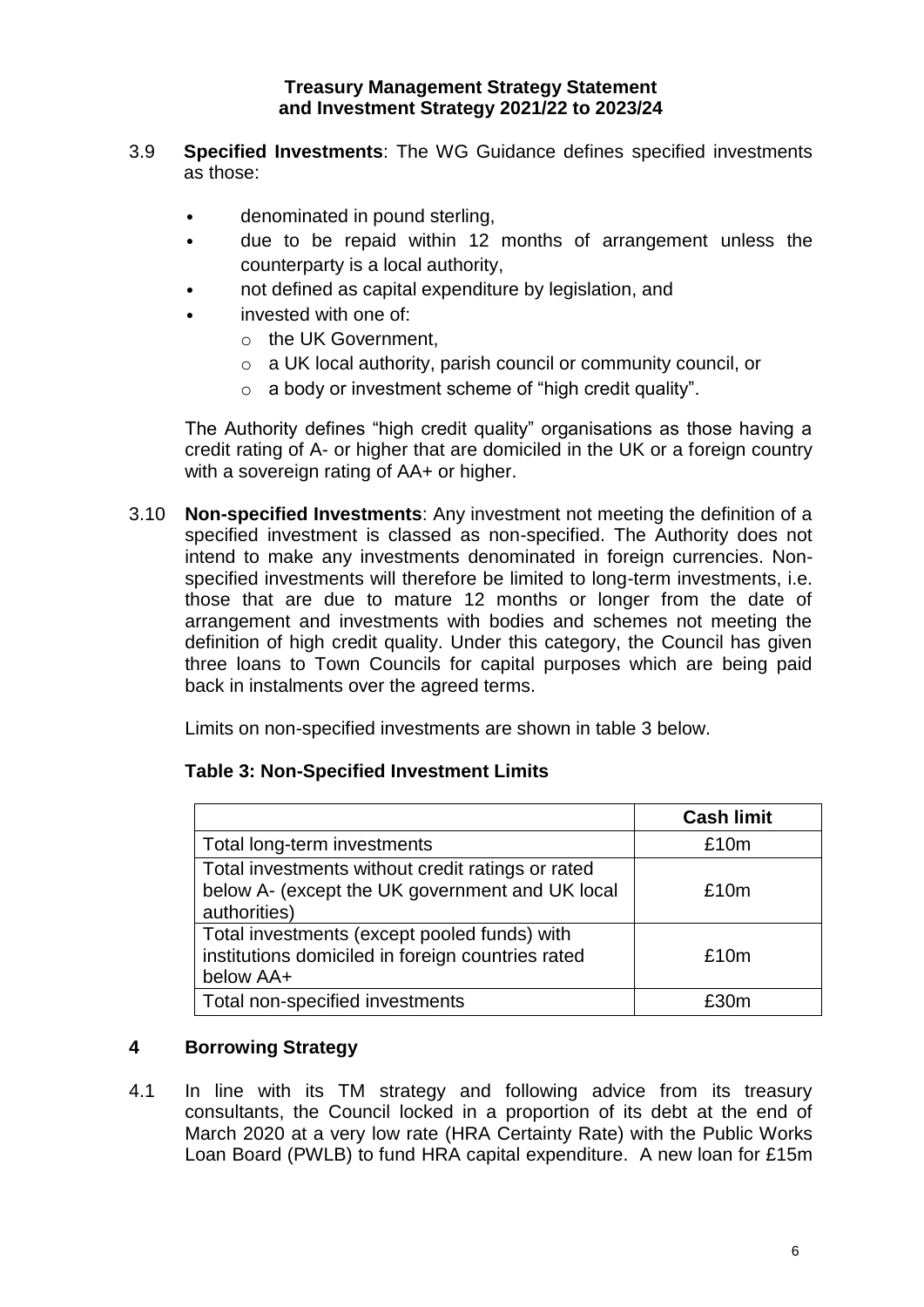was undertaken over a 10 year period on an Equal Instalment of Principal (EIP) basis at a rate of 0.94%.

- 4.2 The Council has also continued to undertake temporary borrowing from other local authorities as required to cover short-term cash flow requirements as this is a good source of readily available cash at historically low rates.
- 4.3 At the same time, the Council will also continue to monitor its cash position and interest rate levels to ensure that further long term borrowing is undertaken at the optimal time to fund on-going Capital commitments.
- 4.4 The approved sources of borrowing are listed below:
	- PWLB and any successor body
	- any institution approved for investments
	- any other bank or building society authorised to operate in the UK
	- any other UK public sector body
	- UK public and private sector pension funds (except Clwyd Pension Fund)
	- capital market bond investors
	- UK Municipal Bonds Agency plc and other special purpose companies created to enable local authority bond issues

# **5 Debt Rescheduling**

- 5.1 The Council is able to pay off loans earlier than it has to and to replace them with cheaper loans in order to save money or to reduce the risk to the Council. Sometimes, these loans will be replaced and sometimes not, depending on market conditions and interest rates.
- 5.2 The lower interest rate environment and changes in the rules regarding the premature repayment of PWLB loans has adversely affected the scope to undertake meaningful debt rescheduling although occasional opportunities arise. A weekly update on this is received from the Council's treasury management advisers so the position is kept under review.

#### **6 Minimum Revenue Provision (MRP) Statement**

- 6.1 The Council's MRP policy was reviewed during 2017/18 to explore potential savings options and the changes have been implemented from 2017/18. The revised MRP policy was agreed by Council on 17 October 2017.
- 6.2 The Council sets aside money each year to repay debt and this is known as the Minimum Revenue Provision (MRP).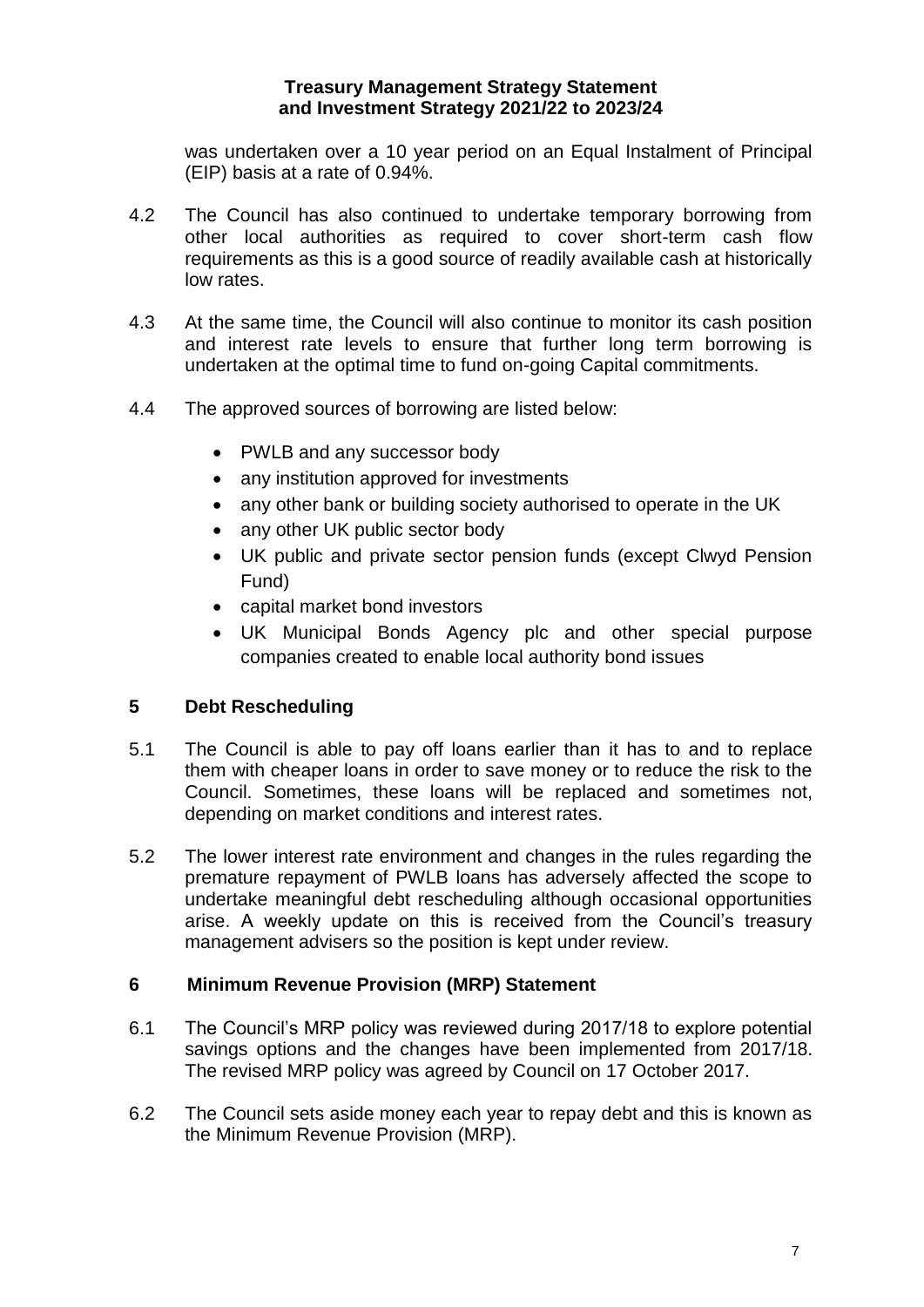- 6.3 There are four different methods of calculating MRP and the Council needs to say each year which methods it will use. This is known as the MRP Statement.
- 6.4 The MRP Statement is submitted to Council before the start of each financial year. If the terms of the original MRP Statement are revised again during the year, a revised statement will be put to Council at that time.

# 6.5 **MRP Statement**

The Council will apply the Asset Life Method to calculate MRP on outstanding supported borrowing incurred up to 31 March 2017 using a straight line calculation over 50 years. This represents a change from the Regulatory Method which had been applied previously.

The Council will apply the Asset Life Method to calculate MRP on supported borrowing incurred on or after 1 April 2017 using a straight line calculation over an appropriate number of years, dependent on the period of time that the capital expenditure is likely to generate benefits. This also represents a change from the Regulatory Method which had been applied previously.

The Council will apply the Asset Life Method to calculate MRP on all capital expenditure funded from unsupported borrowing. This represents a continuation of the previous policy.

6.6 MRP on housing assets funded through Prudential Borrowing is charged at 5% of the HRA's CFR. MRP on all other items such as new builds are charged at 2% of the HRA's CFR.

# **7 Reporting Treasury Management Activity**

- 7.1 The Section 151 Officer (Chief Finance Officer) will report to the Corporate Governance Committee on treasury management activity / performance as follows:
	- (a) The Treasury Management Strategy Statement and Prudential Indicators will be submitted to the committee in January each year prior to approval by Council.
	- (b) Two treasury management updates will be submitted to the committee in January and July each year.
	- (c) An annual report on treasury activity will be submitted to the committee in July each year for the preceding year prior to approval by Cabinet.

A treasury update showing the latest investment and borrowing position will be included in the monthly Revenue Monitoring report and borrowing will also be reported on in the Capital Plan to Council. The Capital Strategy Report will also be reported to Council in February with the Capital Plan.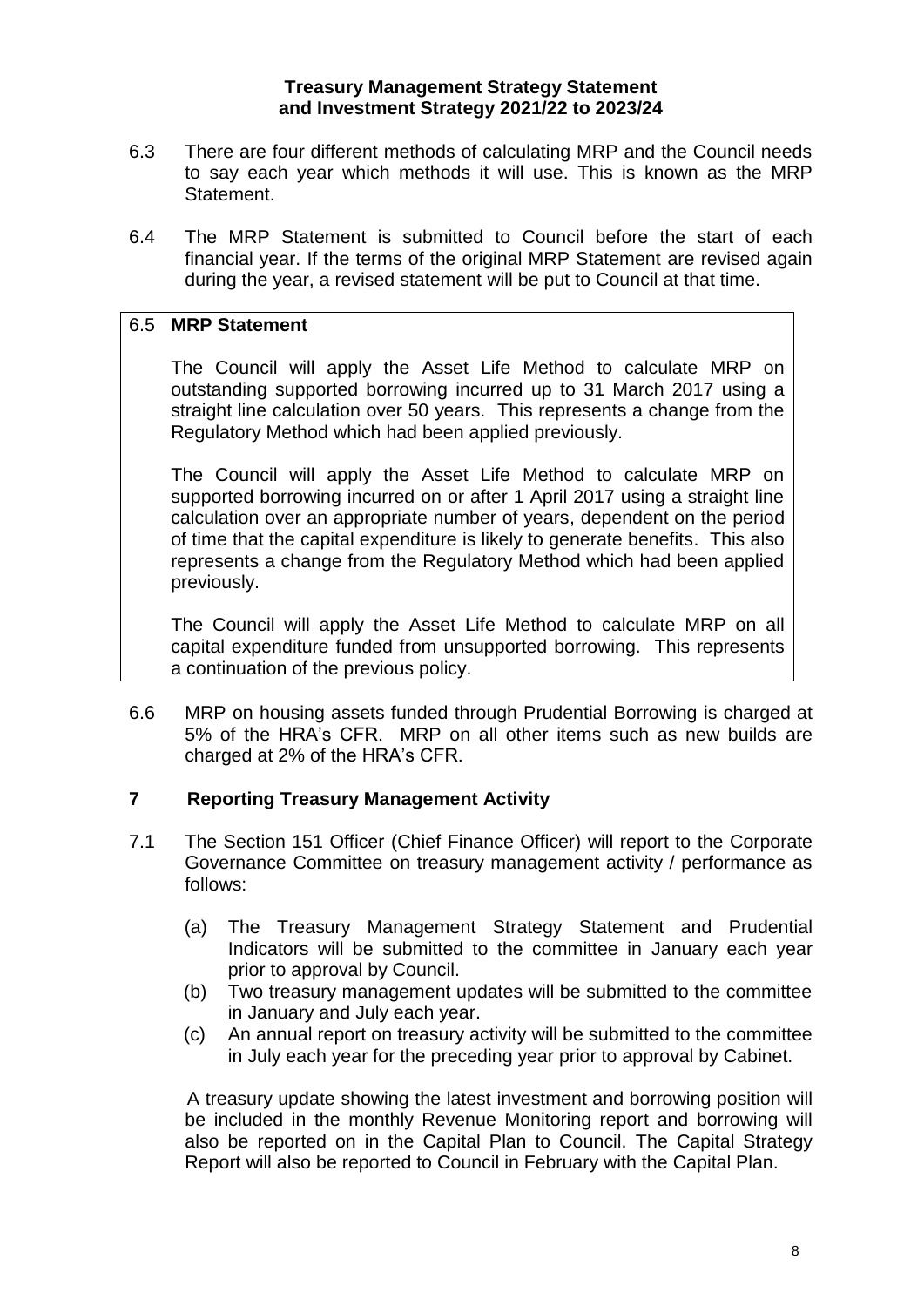#### **8 Other items**

#### 8.1 **Investment Training**

#### 8.1.1 **Member Training**

The CIPFA Code of Practice on Treasury Management requires the Section 151 Officer to ensure that all members tasked with treasury management responsibilities, including scrutiny of the treasury management function, understand fully their roles and responsibilities. The last Treasury Management training session for members was given on 20 November 2019.

The Council has nominated the Corporate Governance Committee as the committee which has responsibility for scrutiny of the treasury management function.

#### 8.1.2 **Staff Training**

Staff attend training courses, seminars and conferences provided by Arlingclose and CIPFA. There is a team of three members of staff who cover TM duties on a rota basis to ensure that their knowledge is kept up to date. These members of staff are also members of professional accountancy bodies including the Chartered Institute of Public Finance and Accountancy (CIPFA) and the Association of Accounting Technicians (AAT). The operational processes which staff must follow are shown within the Treasury Management Practices (TMPs) which have been updated recently. Since the start of the COVID-19 pandemic, staff have been accessing the Council's TM systems through the Council's remote access system from home. The same processes are followed but a paperless system is now used which involves maintaining the same documentation in PDF format with electronic signatures.

#### 8.2 **Treasury Management Advisers**

The Council uses Arlingclose Ltd as Treasury Management Advisers and receives the following services:

- Credit advice
- Investment advice
- Borrowing advice
- Technical accounting advice
- Economic & interest rate forecasts
- Workshops and training events

The Council maintains the quality of the service with its advisers by holding quarterly strategy meetings and tendering every 5 years*.* The strategy meetings have been held on line since the beginning of the COVID-19 pandemic. Following a tendering exercise at the end of 2018, the contract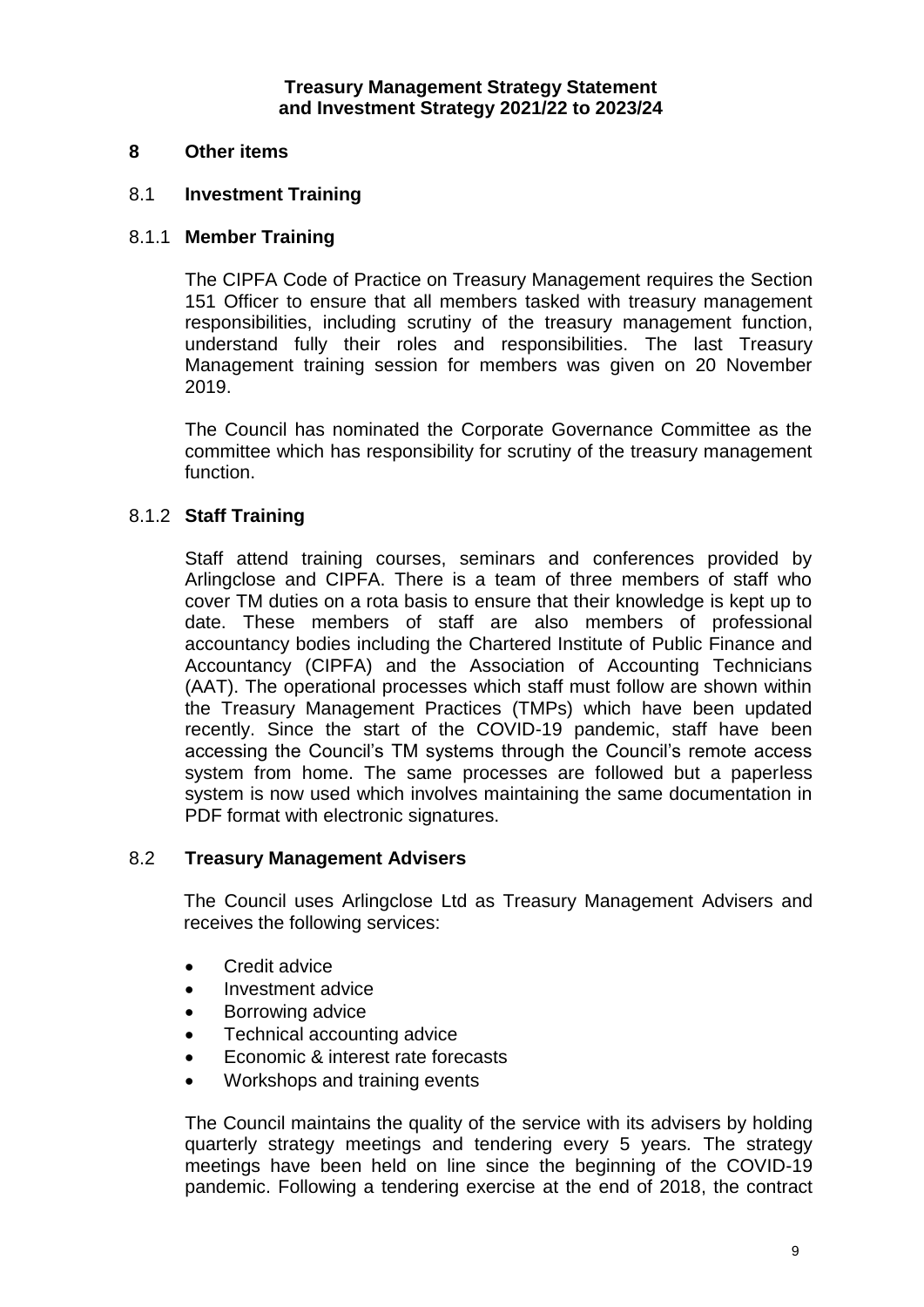was renewed with Arlingclose from 01 January 2019 for three years with an option to extend for a further two year period. This means that the contract will be reviewed at the end of 2021 and extended for a further two year period if the Council is satisfied with the service received.

## 8.3 **Markets in Financial Instruments Directive (MIFID)**

- 8.3.1 The way that local authorities can access financial services changed in January 2018 as a result of the second Markets in Financial Instruments Directive (MIFID) from the EU. Under the new regulations, local authorities can only continue to be classed as professional clients if they have at least a £10m investment balance and staff with relevant experience. Local authorities not meeting the criteria are reclassified as retail clients. Retail clients have greater protection when placing investments because there is a requirement for firms to ensure that investments are suitable for the client. Professional clients are assumed to have greater knowledge and therefore need less protection.
- 8.3.2 The Council is not in a position to be classed as a professional client because it does not have an investment balance which is consistently above £10m so it is classified as a retail client. In practice, this does not have an impact on the Council's treasury management activities which consist of cash deposits or loans which are outside the scope of MIFID. The Council's investment advisers, Arlingclose, will continue to advise retail clients as they have a retail adviser who is able to advise on any investment products which come under the scope of MIFID such as shares and bonds.

#### 8.4 **Investment of Money Borrowed in Advance of Need**

The Authority may, from time to time, borrow in advance of need, where this is expected to provide the best long term value for money. Since amounts borrowed will be invested until spent, the Authority is aware that it will be exposed to the risk of loss of the borrowed sums, and the risk that investment and borrowing interest rates may change in the intervening period. These risks will be managed as part of the Authority's overall management of its treasury risks.

The total amount borrowed will not exceed the authorised borrowing limit. The maximum period between borrowing and expenditure is expected to be three years, although the Authority is not required to link particular loans with particular items of expenditure.

# 8.5 **Policy on Use of Financial Derivatives**

In the absence of any explicit legal power to do so, the Authority will not use standalone financial derivatives (such as swaps, forwards, futures and options). Derivatives embedded into loans and investments, including pooled funds and forward starting transactions, may be used, and the risks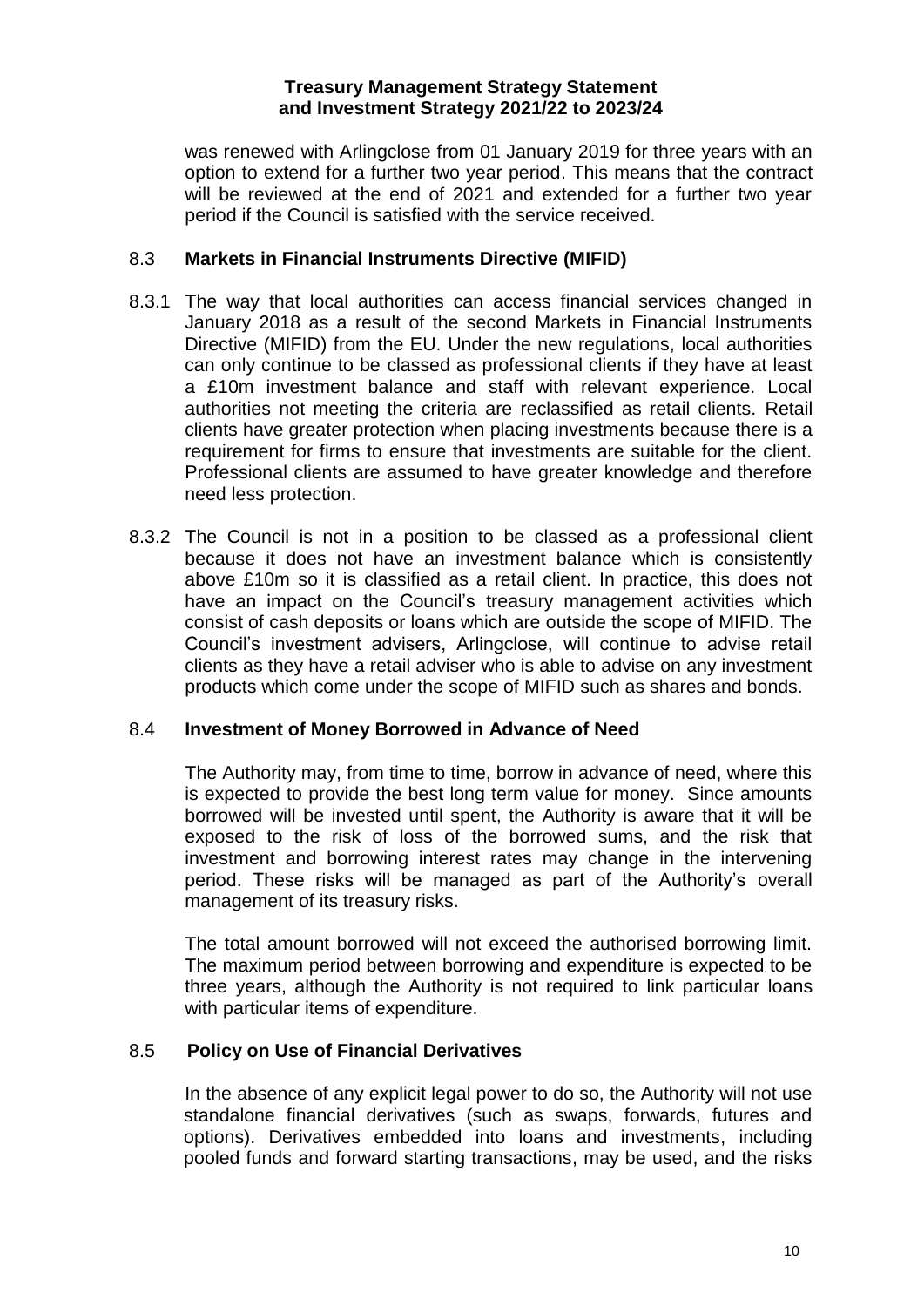that they present will be managed in line with the overall treasury risk management strategy.

#### 8.6 **Housing Revenue Account (HRA)**

The Council operates one loans pool for the General Fund and the HRA. A proportion of the Council's investment and debt interest is apportioned to the HRA at year end. The amount of HRA investment interest is calculated by applying the Council's average investment interest rate to the HRA's average notional cash balance.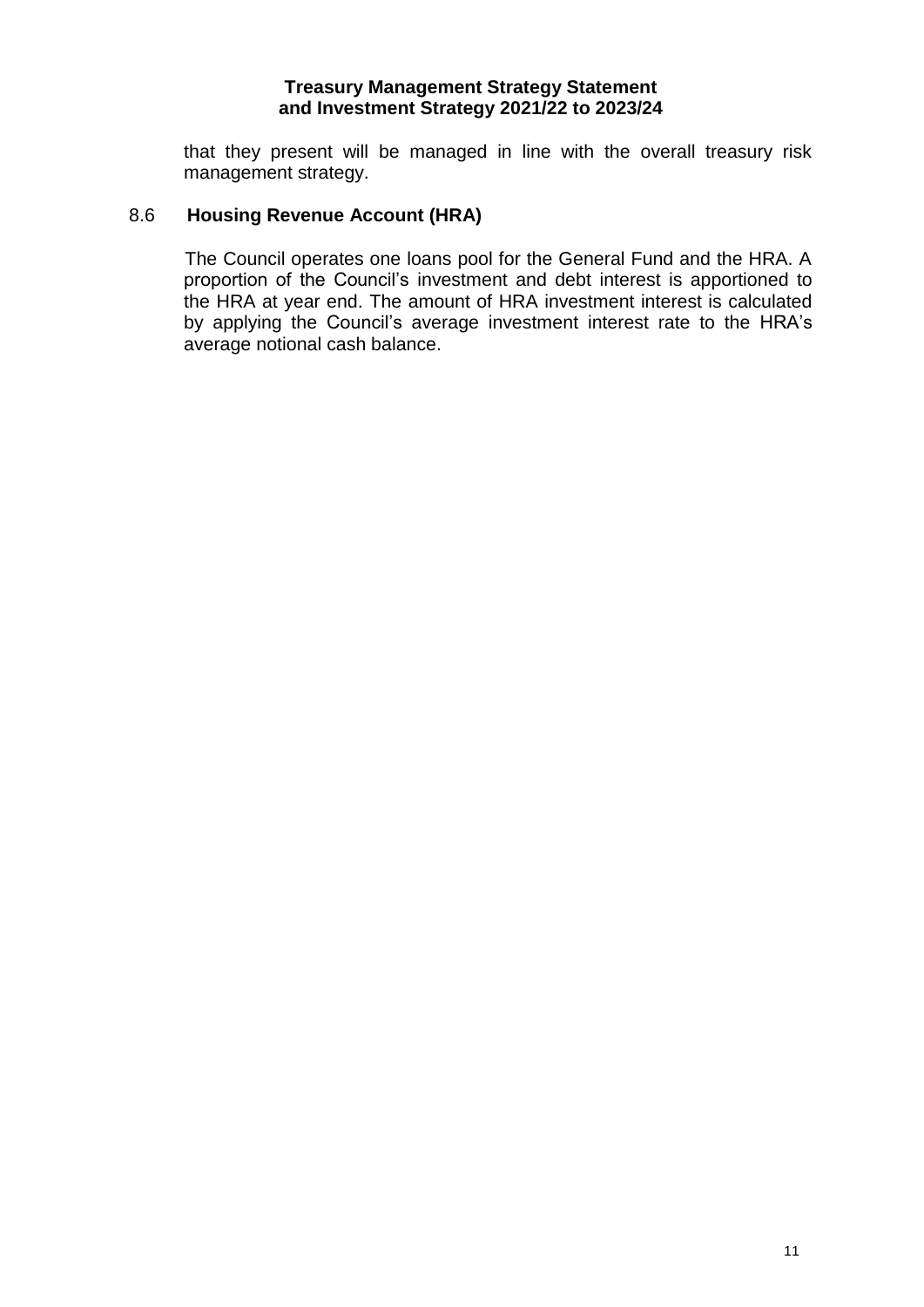# **ANNEX A**

## **PRUDENTIAL INDICATORS 2021/22 TO 2023/24**

#### **1 Upper Limits for Fixed Interest Rate Exposure and Variable Interest Rate Exposure**

- 1.1 These indicators allow the Council to manage the extent to which it is exposed to changes in interest rates. This Council calculates these limits on a net interest paid basis (i.e. interest paid on fixed rate debt net of interest received on fixed rate investments).
- 1.2 The upper limit for variable rate exposure has been set to ensure that the Council is not exposed to interest rate rises which could adversely impact on the revenue budget. The limit allows for the use of variable rate debt to offset exposure to changes in short-term rates on investments.

|                                                                         | 2020/21<br><b>Approved</b><br>% | 2021/22<br><b>Estimate</b><br>% | 2022/23<br><b>Estimate</b><br>% | 2023/24<br><b>Estimate</b><br>% |
|-------------------------------------------------------------------------|---------------------------------|---------------------------------|---------------------------------|---------------------------------|
| <b>Upper Limit for</b><br><b>Fixed Interest</b><br><b>Rate Exposure</b> | 100                             | 100                             | 100                             | 100                             |
| <b>Upper Limit for</b><br><b>Variable Rate</b><br><b>Exposure</b>       | 40                              | 40                              | 40                              | 40                              |

1.3 The limits above provide the necessary flexibility within which decisions will be made for drawing down new loans on a fixed or variable rate basis; the decisions will ultimately be determined by expectations of anticipated interest rate movements as set out in the Council's treasury management strategy.

#### **2 Maturity Structure of Fixed Rate borrowing**

- 2.1 This indicator highlights the existence of any large concentrations of fixed rate debt needing to be replaced at times of uncertainty over interest rates and is designed to protect against excessive exposures to interest rate changes in any one period, in particular in the course of the next ten years.
- 2.2 It is calculated as the amount of projected borrowing that is fixed rate maturing in each period as a percentage of total projected borrowing that is fixed rate. The maturity of borrowing is determined by reference to the earliest date on which the lender can require payment.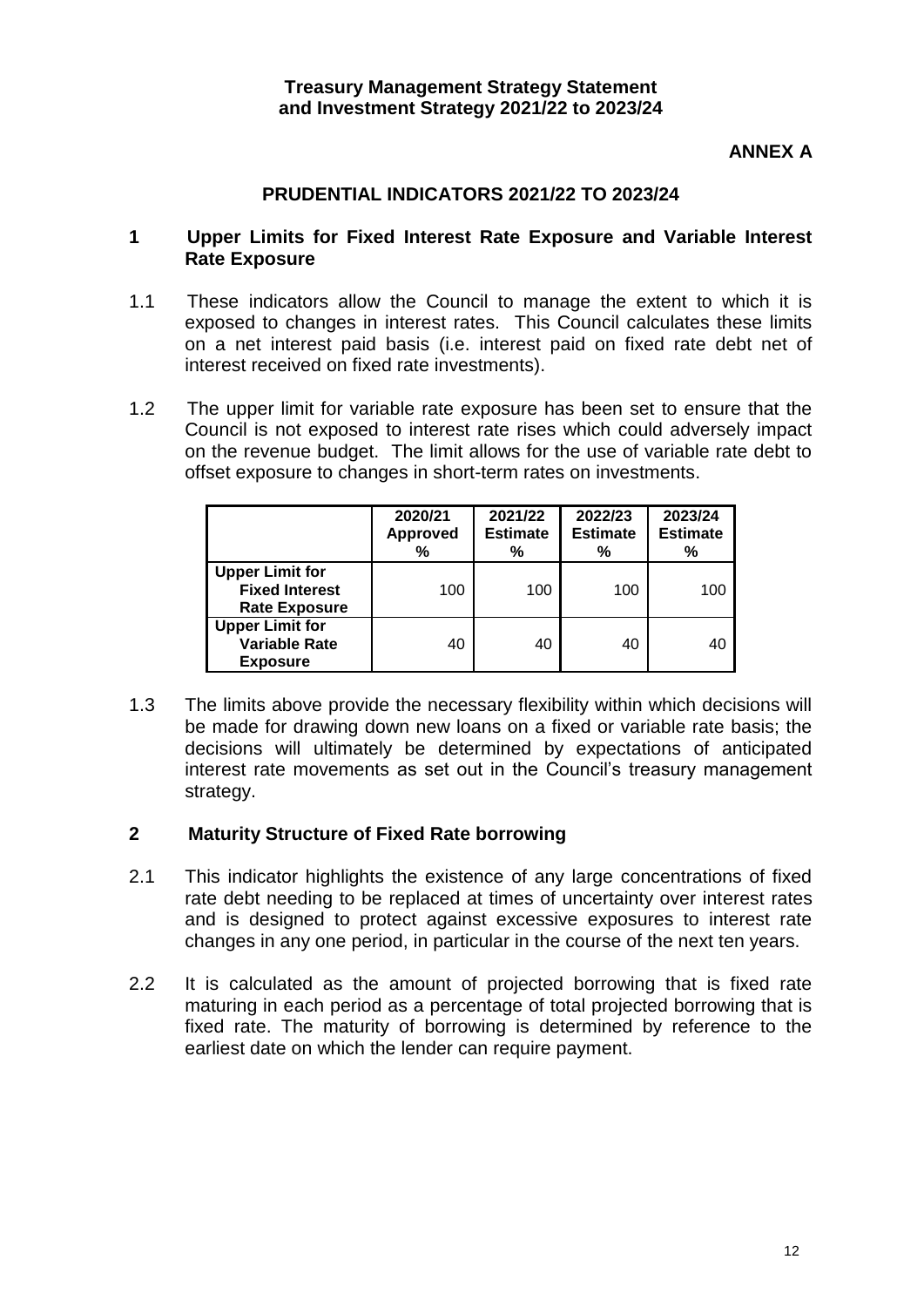| Maturity structure of fixed rate<br>borrowing | Actual<br>℅ | <b>Lower Limit</b><br>% | <b>Upper Limit</b><br>% |
|-----------------------------------------------|-------------|-------------------------|-------------------------|
| under 12 months                               | 4.68        |                         | 30                      |
| 12 months and within 24 months                | 3.44        |                         | 30                      |
| 24 months and within 5 years                  | 10.06       |                         | 30                      |
| 5 years and within 10 years                   | 14.30       |                         | 30                      |
| 10 years and above                            | 67.52       | 50                      | 100                     |

# **3 Credit Risk**

- 3.1 The Council considers security, liquidity and yield, in that order, when making investment decisions.
- 3.2 Credit ratings remain an important element of assessing credit risk, but they are not a sole feature in the Council's assessment of counterparty credit risk.
- 3.3 The Council also considers alternative assessments of credit strength, and information on corporate developments of and market sentiment towards counterparties. The following key tools are used to assess credit risk:
	- Published credit ratings of the financial institution (minimum A- or equivalent) and its sovereign (minimum AA+ or equivalent for non-UK sovereigns);
	- Sovereign support mechanisms;
	- Credit default swaps (where quoted);
	- Share prices (where available);
	- Economic fundamentals, such as a country's net debt as a percentage of its GDP;
	- Corporate developments, news, articles, markets sentiment and momentum;
	- Subjective overlay.
- 3.4 The only indicators with prescriptive values are credit ratings. Other indicators of creditworthiness are considered in relative rather than absolute terms.

# **4 Upper Limit for total principal sums invested over 1 year**

4.1 The purpose of this limit is to contain exposure to the possibility of loss that may arise as a result of the Council having to seek early repayment of the sums invested.

| Upper Limit for total | 2020/21         | 2021/22         | 2022/23         | 2023/24         |
|-----------------------|-----------------|-----------------|-----------------|-----------------|
| principal sums        | <b>Approved</b> | <b>Estimate</b> | <b>Estimate</b> | <b>Estimate</b> |
| invested over 1 year  | £m              | £m              | £m              | £m              |
|                       | 10.00           | 10.00           | 10.00           | 10.00           |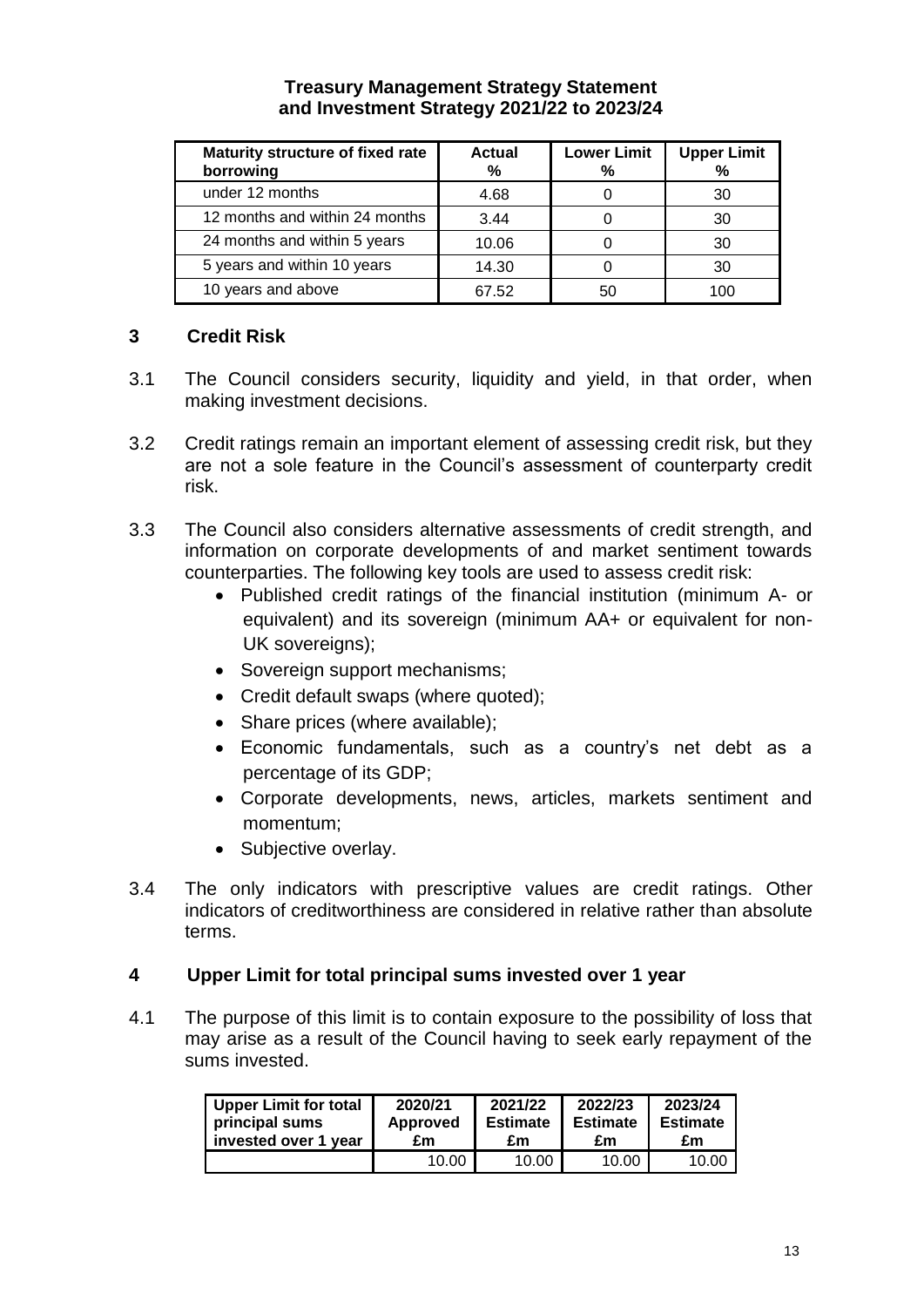### **ANNEX B**

# **INTEREST RATES FORECAST**

The graph below shows the interest rate forecast for the Official UK Bank Rate and the 50 year GILT rate from March 2021 to May 2024. The Official Bank Rate influences the rate at which the Council can invest. The GILT rate is the rate at which the Government borrows money and therefore this affects the rate at which the Council can borrow from the PWLB which is approximately 1% above GILT rates.

As the graph shows, it's much more expensive to borrow than to invest at the moment with the Official UK Bank Rate expected to remain fairly constant over the period. The graph illustrates that the difference between investment and borrowing rates is approximately 1.5%.



\_\_\_\_\_\_\_ Official Bank Rate

- - - - - - - 50-yr GILT Rate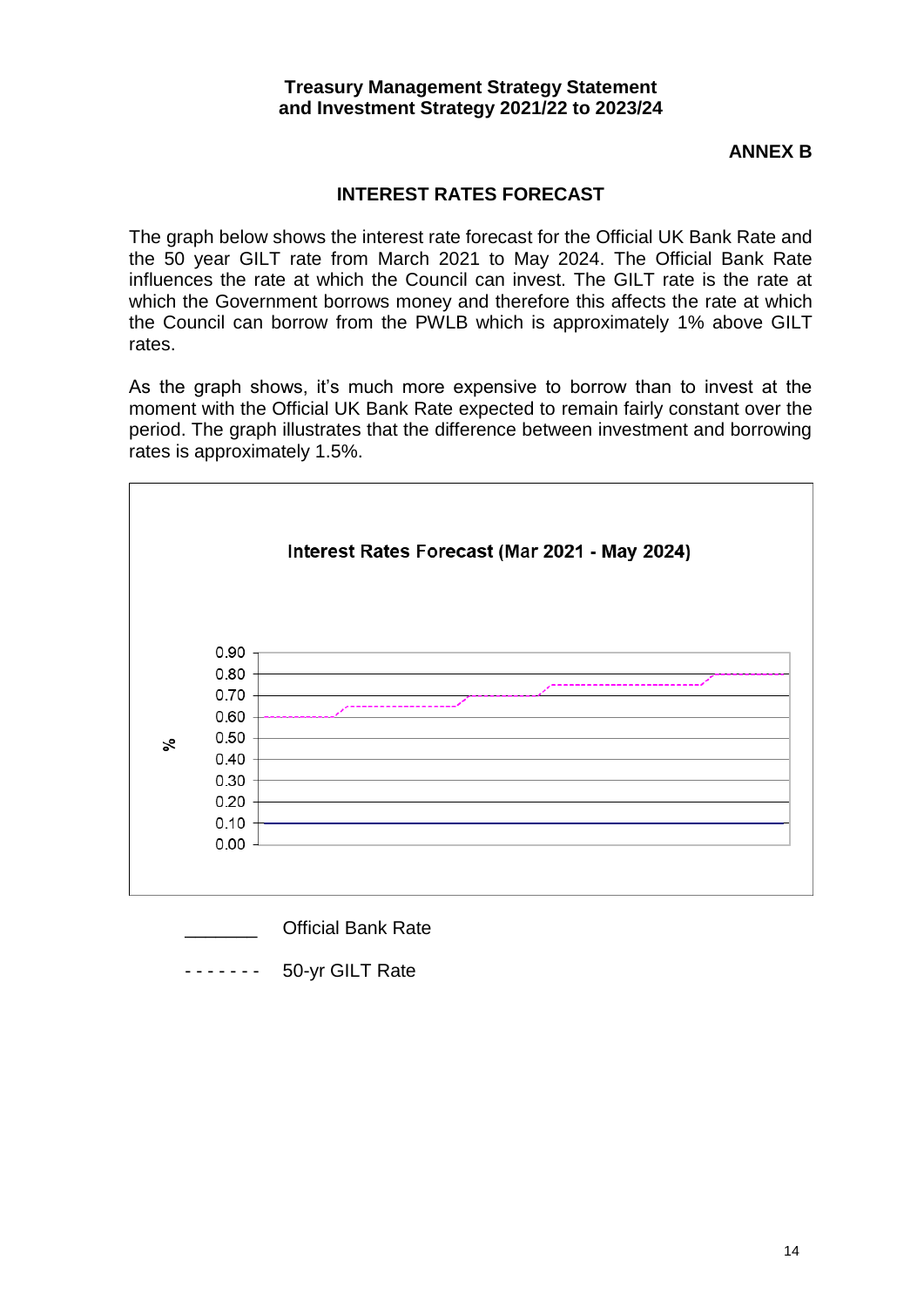# **ANNEX C**

# **GLOSSARY - Useful guide to Treasury Management Terms and Acronyms**

| <b>BANK OF ENGLAND</b>  | <b>UK's Central Bank</b>                                                                                                                                              |
|-------------------------|-----------------------------------------------------------------------------------------------------------------------------------------------------------------------|
| <b>BANK RATE</b>        | Bank of England Interest Rate (also known as Base<br>Rate)                                                                                                            |
| <b>CPI</b>              | Consumer Price Index – a measure of the increase in<br>prices                                                                                                         |
| <b>RPI</b>              | Retail Price Index – a measure of the increase in prices                                                                                                              |
| <b>DMO</b>              | Debt Management Office – issuer of gilts on behalf of<br><b>HM Treasury</b>                                                                                           |
| <b>FSA</b>              | Financial Services Authority - the UK financial<br>watchdog                                                                                                           |
| <b>GDP</b>              | Gross Domestic Product – a measure of financial<br>output of the UK                                                                                                   |
| <b>LIBID</b>            | London Interbank Bid Rate - International rate that<br>banks lend to other banks                                                                                      |
| <b>LIBOR</b>            | London Interbank Offer Rate - International rate that<br>banks borrow from other banks (the most widely used<br>benchmark or reference for short term interest rates) |
| <b>PWLB</b>             | Public Works Loan Board – a Government department<br>that lends money to Public Sector Organisations                                                                  |
| <b>MPC</b>              | Monetary Policy Committee - the committee of the<br>Bank of England that sets the Bank Rate                                                                           |
| <b>LONG TERM RATES</b>  | More than 12 months duration                                                                                                                                          |
| <b>SHORT TERM RATES</b> | Less than 12 months duration                                                                                                                                          |
| <b>BOND (GENERAL)</b>   | An investment in which an investor loans money to a<br>public or private company that borrows the funds for a<br>defined period of time at a fixed interest rate      |
| <b>GOVERNMENT BOND</b>  | A type of bond issued by a national government<br>generally with a promise to pay periodic interest<br>payments and to repay the face value on the maturity<br>date   |